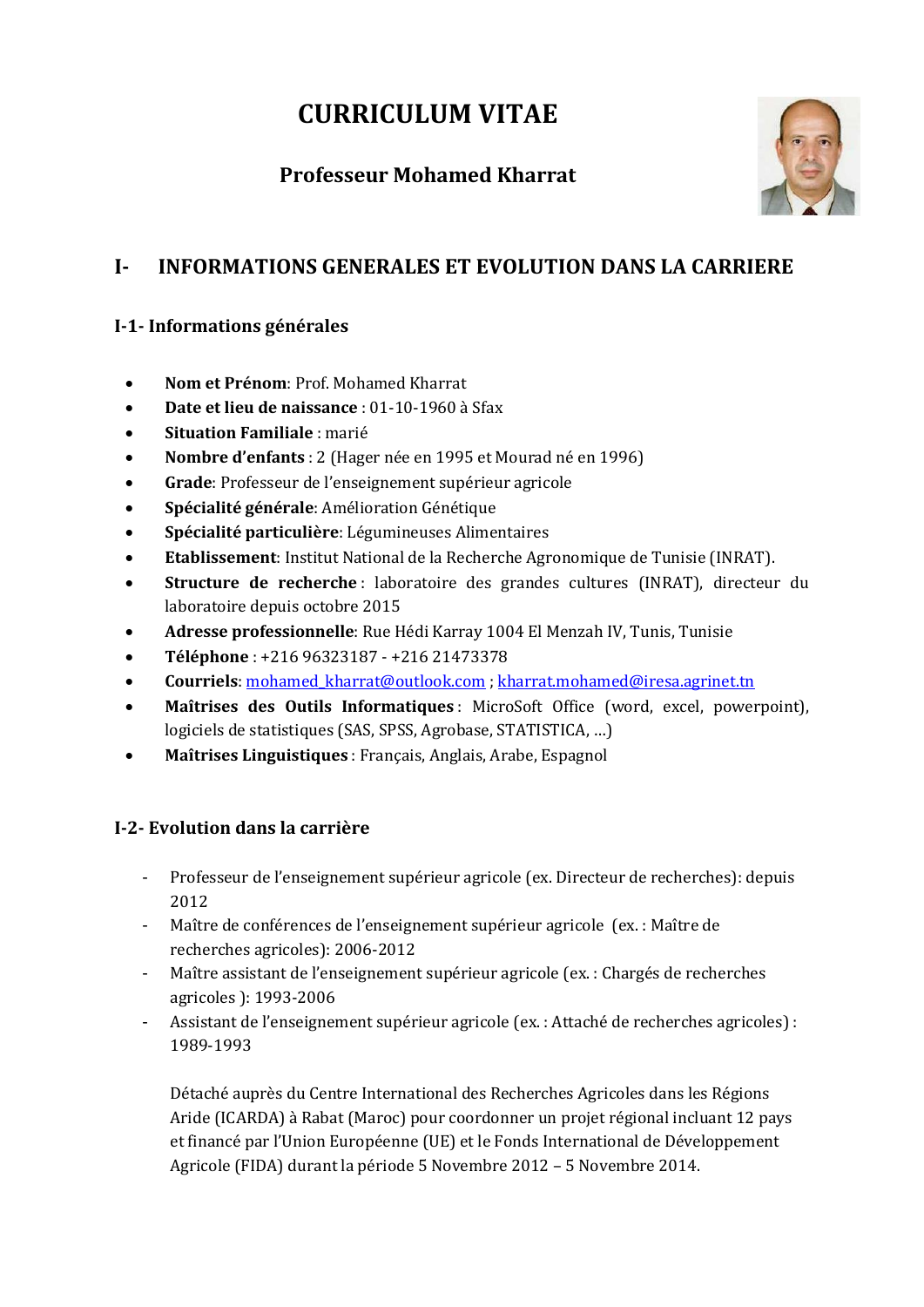#### **I-3- Etudes et diplômes**

- Habilitation à la recherche (IRESA): 2005
- Doctorat en Sciences Biologiques (ENSAR, Université de Rennes France): 1999
- Mastère en Amélioration des Plantes (CIHEAM-IAMZ Saragosse- Espagne): 1988
- Diplôme d'études spécialisées en Amélioration des Plantes et Production des Semences (CIHEAM-IAMZ Saragosse- Espagne) : 1986
- Diplôme d'Ingénieur Agronome spécialité phytotechnie (INAT, Tunis Tunisie): 1985
- Diplôme de fin d'études secondaires (Baccalauréat en Math-Sciences) : 1981

### **II- ENCADREMENT ET TRAVAUX DE RECHERCHE REALISES**

#### **II-1- Liste des thèses de doctorat dirigées et soutenues**

- Warda Jendoubi (2017) INAT
- Noura Omri Benyoussef (2016)- INAT
- Ahlem Mbaziaa (2016) FSB
- Imene Trabelsi (2016) FSB
- Halila Imene (2015) FST (co-encadreur)
- Abbes Zouheir (2007) FST (co-encadreur)

#### **II- 2- Liste des publications**

#### *Publications dans les revues scientifiques*

- **KHARRAT M.**, ONFROY C., TIVOLI B., HALILA. M.H. 2000. Charaterization of Tunisian isolates of *Ascochyta fabae*, causal agent of blight of faba bean. Annales de l'INRAT, 73: 91-104.
- **KHARRAT M.**, LE GUEN J.,.TIVOLI B. 2000. Genetic of resistance to *Ascochyta fabae* on faba bean (*Vicia faba* L.). Petria, 10(3): 241-245.
- ZERMANE N., KROSCHEL J. SOUISSI T., **KHARRAT M.** 2001. First report of *Smicronyx cyaneus* Gyll. On *Orobanche foetida* Poiret: investigations in Tunisia. Haustorium (Parasitic Plants Newsletter), N°39: 5-6 (Note de Recherche).
- RHAÏEM A., CHERIF MOHAMED, **KHARRAT M.**, CHERIF MEJDA, HARRABI M. 2002. New faba bean genotypes resistant to chocolate spot caused by *Botrytis fabae*. Phytopathol. Medit. 41: 99-108.
- METOUI O., PORTA PUGLIA A., MARRAKCHI M., **KHARRAT M.**, ANGELINI R. 2002. The *Vicia faba* diamine oxydase system and its role in response to *Ascochyta fabae* and to wounding. J. Plant Pathol., 84(1): 19-25.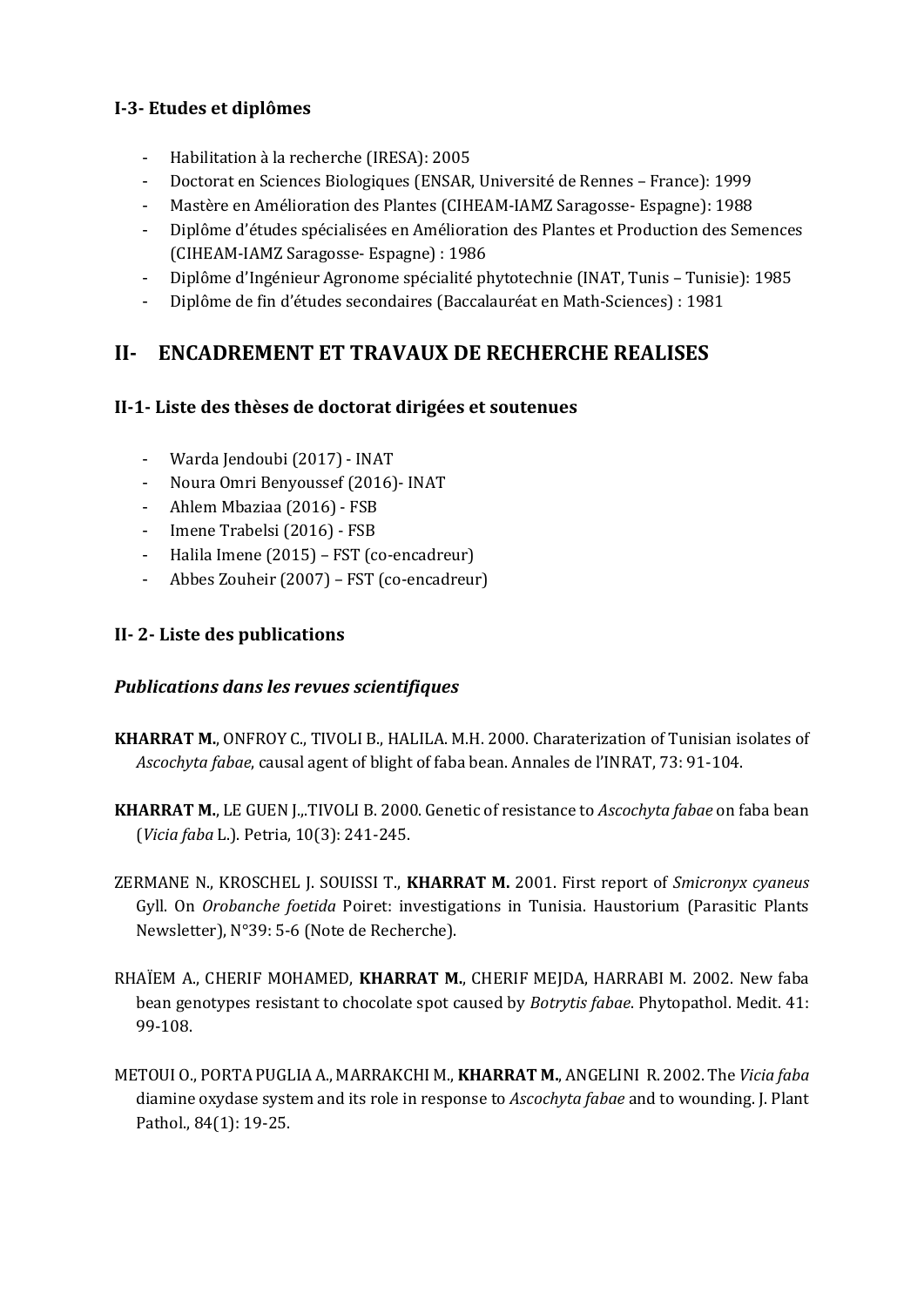- DI VITO M., CATALANO F., ZACCHHEO G., SADIKI M., **KHARRAT M.** 2002. Response of lines of faba bean to six populations of root lesion nematodes (*Pratylenchus* spp.) from the Mediterranean region. Nematol. Medit., 30: 107-109.
- RUBIO J., HAJJ-MOUSSA E., **KHARRAT M.**, MORENO M.T., MILLAN T., GIL J. 2003. Two genes and linked RAPD markers involved in resistance to *Fusarium oxysporum* f.sp. *ciceris* race 0 in chickpea. Plant breeding, 122: 188-191.
- ZOUAOUI BOUTITI M., SOUISSI T., ZERMANE N., **KHARRAT M.** 2004. Identification et évaluation des champignons ayant un potentiel dans la lutte biologique contre l'Orobanche crenata Forsk. Revue de l'INAT, Vol. 19(1): 163-179.
- COBOS M.J., FERNANDEZ M.J., RUBIO J., **KHARRAT M.**, MORENO M.T., GIL J., MILLAN M.T., 2005. A linkage map of chickpea (*Cicer arietinum* L.) based on populations from kabuli x desi crosses: location of genes for resistance to fusarium wilt race 0. Theor. Appl. Genet., 110: 1347-1353.
- ELLOUZE W., **KHARRAT M.**, BOUZID S., 2005. Evaluation de quelques lignées de *Vicia faba* L. pour la résistance génétique au parasite *Orobanche foetida.* Revue de la Soc. des Sciences Naturelles de Tunisie, Nouvelle série, Tome 31: 85-93
- **KHARRAT M**., LE GUEN J., TIVOLI B., 2006. Genetics of resistance to 3 isolates of *Ascochyta fabae* on faba bean (*Vicia faba* L.) in controlled conditions. Euphytica, 151: 49-61.
- INFANTINO A., **KHARRAT M.**, RICCIONI L., COYNE C.J., MCPHEE K.E., GRÜNWALD N.J., 2006. Screening techniques and sources of resistance to root diseases in cool season food legumes. Euphytica, Vol. 147(1–2): 201-221.
- RUBIALES D., PEREZ-DE-LUQUE A., FERNANDEZ-APARICO M., SILLERO J.C., ROMAN B, **KHARRAT M.**, KHALIL S., JOEL D.M., RICHES CH., 2006. Screening techniques and sources of resistance against parasitic weeds in grain legumes. Euphytica, Vol. 147(1–2): 187-199.
- TIVOLI B., BARANGER A., AVILA C.M., BANNIZA S., BARBETTI M., CHEN W., DAVIDSON J., LINDECK K., **KHARRAT M.**, RUBIALES D., SADIKI M., SILLERO J.C., SWEETINGHAM M., MUEHLBAUER F.J., 2006. Screening techniques and sources of resistance to foliar diseases caused by major necrotrophic fungi in grain legumes. Euphytica, Vol. 147(1–2): 223-253.
- ALLAGUI M.B., HEMMAMI C., **KHARRAT M.**, 2006. Evaluation et sélection de lignées de *Vicia faba* pour la tolérance à Uromyces vicia-fabae. Annales de l'INRAT, 79: 137-151.
- ABBES Z., **KHARRAT M.**, CHAIBI W., 2006. Study of the interaction between *Orobanche foetida* and faba bean at root level, Tunisian Journal of Plant Protection, Vol. 1(1): 55-64
- NASRAOUI B., SRARFI F., ALOUI S., **KHARRAT M.**, 2006. First report of pea black stem due to *Phoma pinodella* in Tunisia. Tunisian Journal of Plant Protection, Vol. 1(2): 105-107 (short communication)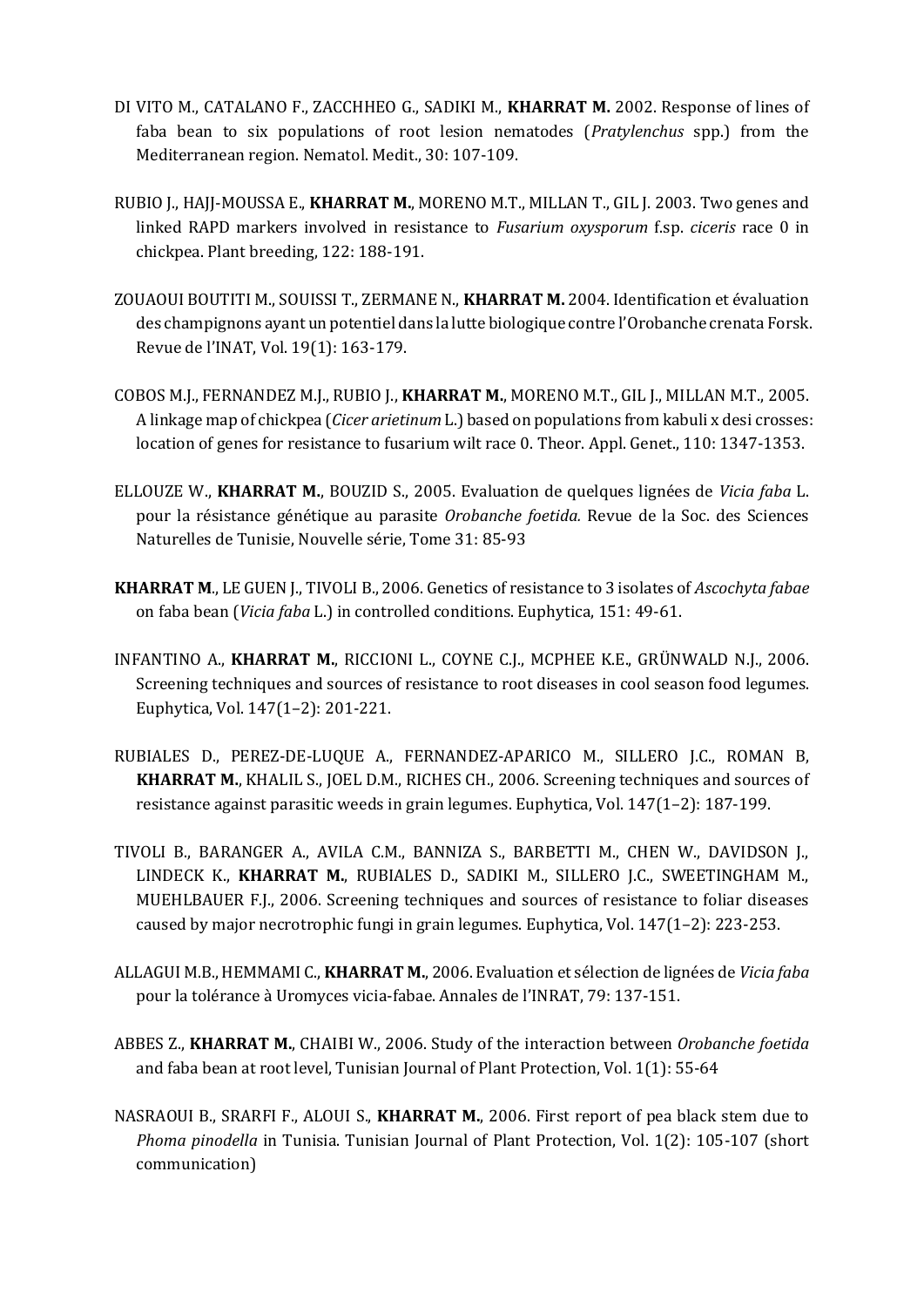- BEN ABDALLAH, M.A., MANSOURI T., **KHARRAT M.**, SIFI B., BAHROUNI H., 2006. Variation des pertes en grains par jour de retard de la récolte de pois chiche (*Cicer arietnum* L.). Annales de l'INRAT, 79: 197-207.
- **KHARRAT M.**, SARKER A., ERSKINE W., 2007. Registration of Saliana lentil. Journal of Plant Registrations, Vol. 1: 42.
- **KHARRAT M.**, SARKER A., ERSKINE W., 2007. Registration of Kef lentil. Journal of Plant Registrations, Vol. 1: 43.
- SAYAR R., KHEMIRA H., **KHARRAT M.**, 2007. Inheritance of deeper root length and grain yield in half-diallel durum wheat (Triticum durum) crosses. Ann. Appl. Biol., 151: 213-220.
- ABBES Z., **KHARRAT M.**, DEVAULT P., SIMIER P., CHAÏBI W., 2007. Field evaluation of the resistance of some faba bean (*Vicia faba* L.) genotypes to the parasitic weed *Orobanche foetida* Poiret. Crop Protection, 26: 1777-1784.
- ROMAN B., SATOVIC Z., ALFARO C., MORENO M.T., **KHARRAT M.**, PEREZ DE LUQUE A., RUBIALES D., 2007. Host differentiation in *Orobanche foetida* Poir. Flora, 202: 201-208
- ABBES Z., **KHARRAT M.**, SIMIER PH., CHAÏBI W., 2008. Characterization of resistance to crenate broomrape (*Orobanche crenata*) in a new small-seeded line of Tunisian faba beans. Phytoprotection 88: 83-92.
- ABBES Z., **KHARRAT M.**, CHAIBI W., 2008. Seed germination and tubercle development of *Orobanche foetida* and *Orobanche crenata* in presence of different plant species. Tunisian Journal of Plant Protection, Vol. 3, No. 2: 101-108
- SIFI B., **KHARRAT M.**, KHALDI R., KAABIA M., BEN SALEM M., 2008. Introduction de la culture du pois chiche d'hiver dans les systèmes de production en zone semi- aride de la Tunisie. Revue des régions arides. N°21 Vol.(II): 915-920.
- ABBES Z., **KHARRAT M.**, CHAIBI W., 2008. Sensibilité à la plante parasite *Orobanche crenata* chez quelques lignées de *Vicia faba* L. Revue des régions arides. N°21 Vol.(III): 1130-1135
- DÍAZ-RUIZ R., TORRES A., GUTIERREZ M. V., RUBIALES D., CUBERO J. I., **KHARRAT M.**, SATOVIC Z., ROMÁN B., 2009. Mapping of quantitative trait loci controlling *Orobanche foetida* Poir. resistance in faba bean (*Vicia faba* L.). African Journal of Biotechnology, Vol. 8(12): 2718-2724.
- HALILA I., COBOS M.J., RUBIO J., MILLÁN T., **KHARRAT M.**, MARRAKCHI M., GIL J., 2009. Tagging and mapping a second resistance gene for Fusarium wilt race 0 in chickpea. Eur. J. Plant Pathol. 124: 87–92.
- COBOS M.J., WINTER P., **KHARRAT M.**, CUBERO J.I., GIL J., MILLAN T., RUBIO J., 2009. Genetic analysis of agronomic traits in a wide cross of chickpea. Field Crops Research, 111: 130–136.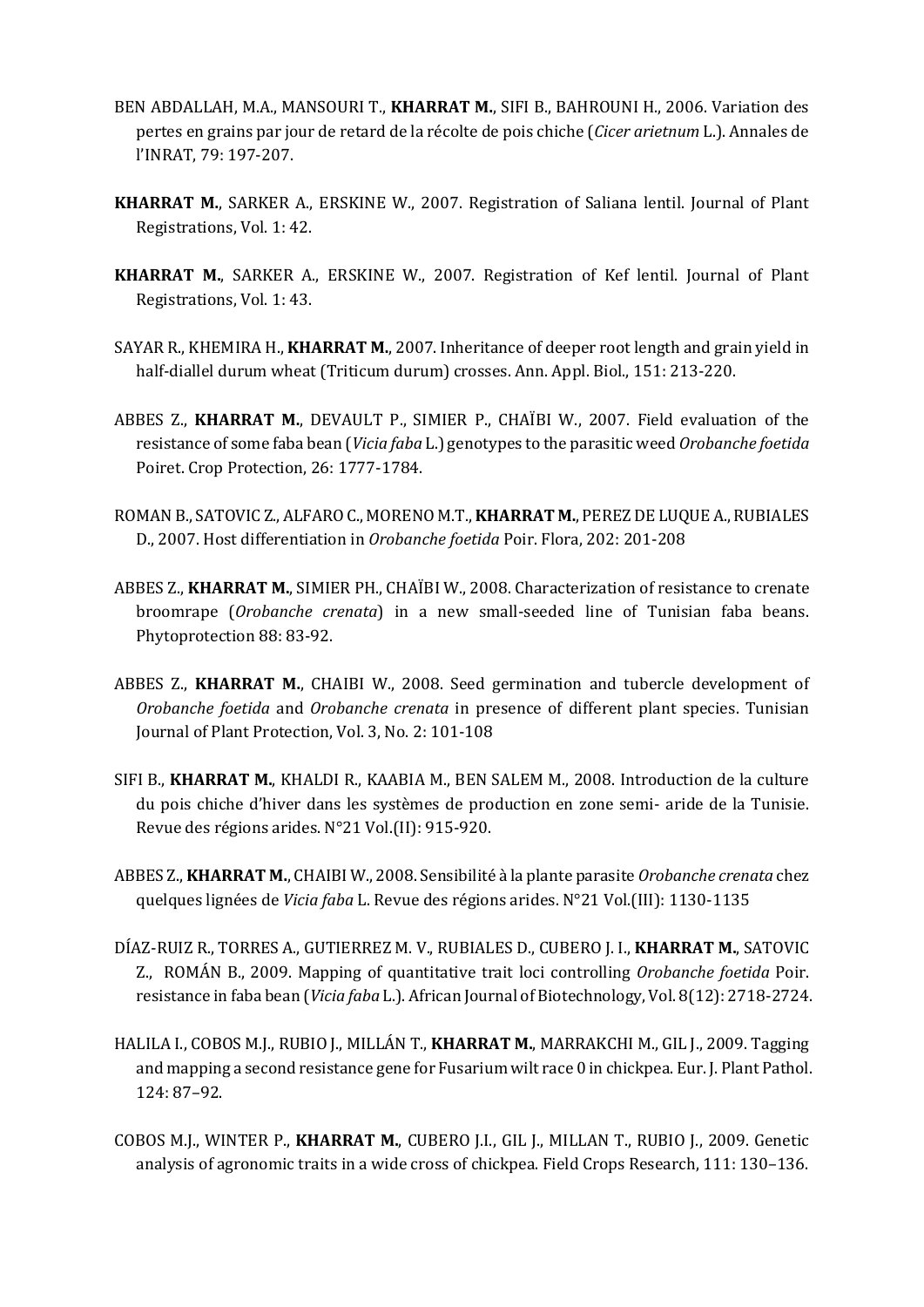- HALILA I., RUBIO J., MILLÁN T., GIL J., **KHARRAT M.**, MARRAKCHI M., 2009. Resistance in chickpea (*Cicer arietinum*) to Fusarium wilt race 0. Plant Breeding, Vol. 129(5): 563-566.
- ABBES Z., **KHARRAT M.**, DELAVAULT PH., CHAÏBI W., SIMIER PH., 2009. Nitrogen and carbon relationships between the parasitic weed *Orobanche foetida* and susceptible and tolerant faba bean lines. Plant Physiology and Biochemistry, Vol.47: 153-159.
- ABBES Z., **KHARRAT M.**, DELAVAULT PH., CHAÏBI W., SIMIER PH., 2009. Osmoregulation and nutritional relationships between *Orobanche foetida* and faba bean. Plant Signaling & Behavior, 4(4): 336-338.
- AMRI M., SALLEMI F., **KHARRAT M.**, 2009. First report of the parasitic plant on Fenugreek (*Trigonella foenum-graecum*) in Tunisia. Tunisian J. Plant Protection. Vol.4(2): 235-238. (short communication)
- ABBES Z., **KHARRAT M.**, POUVREAU J.B., DELAVAULT PH., CHAÏBI W., SIMIER PH., 2010. The dynamics of faba bean (*Vicia faba* L.) parasitism by *Orobanche foetida*. Phytopathol. Mediterr., Vol. 49(2): 239-248.
- OMRI BEN YOUSSEF N., KRID S., RHOUMA A., **KHARRAT M.**, 2010. First report of *Rhizoctonia solani* AG 2-3 on chickpea in Tunisia. Phytopathol. Mediterr., Vol. 49(2): 253-257.
- FERNÁNDEZ-APARICIO M., AMRI M., **KHARRAT M.**, RUBIALES D., 2010. Intercropping reduces *Mycosphaerella pinodes* severity and delays upward progress on the pea plant. Crop Protection, Vol. 29(7) : 744-750.
- ABBES Z., **KHARRAT M.**, BAYAA B., KHALIL S., 2010. Comportement de différentes accessions améliorées de féverole (*Vicia faba* L.) vis-à-vis d'*Orobanche crenata* Forsk. et *Orobanche foetida* Poir. Cahiers de l'Agriculture, Vol. 19(3): 194-199.
- ABBES Z., SELLAMI F., AMRI M., **KHARRAT M.**, 2010. Effect of sowing date on *Orobanche foetida* infection and seed yield of resistant and susceptible faba bean cultivars. Acta Phytopathologica & Entomologica Hungarica 45(2): 267–275.
- **KHARRAT M.**, ABBES Z., AMRI M., 2010. A new faba bean small seeded variety 'Najeh' tolerant to orobanche registered in the Tunisian catalogue. Tunisian J. Plant Protection. Vol.5(1): 125- 136.
- FERNANDEZ-APARICIO M., SHTAYA M.J.Y., EMERAN A.A., ALLAGUI M.B., **KHARRAT M.**, RUBIALES D., 2011. Effects of crop mixtures on chocolate spot development on faba bean grown in Mediterranean climates. Crop Protection, Vol. 30(8): 1015-1023.
- BOUKHRIS-BOUHACHEM S., BEN YOUSSEF S., **KHARRAT M.**, 2011. First report of *Geoica utricularia* (Hemiptera: Aphididae) population on parasitic broomrape *Orobanche foetida*. Florida Entomologist, 94(2): 343-344.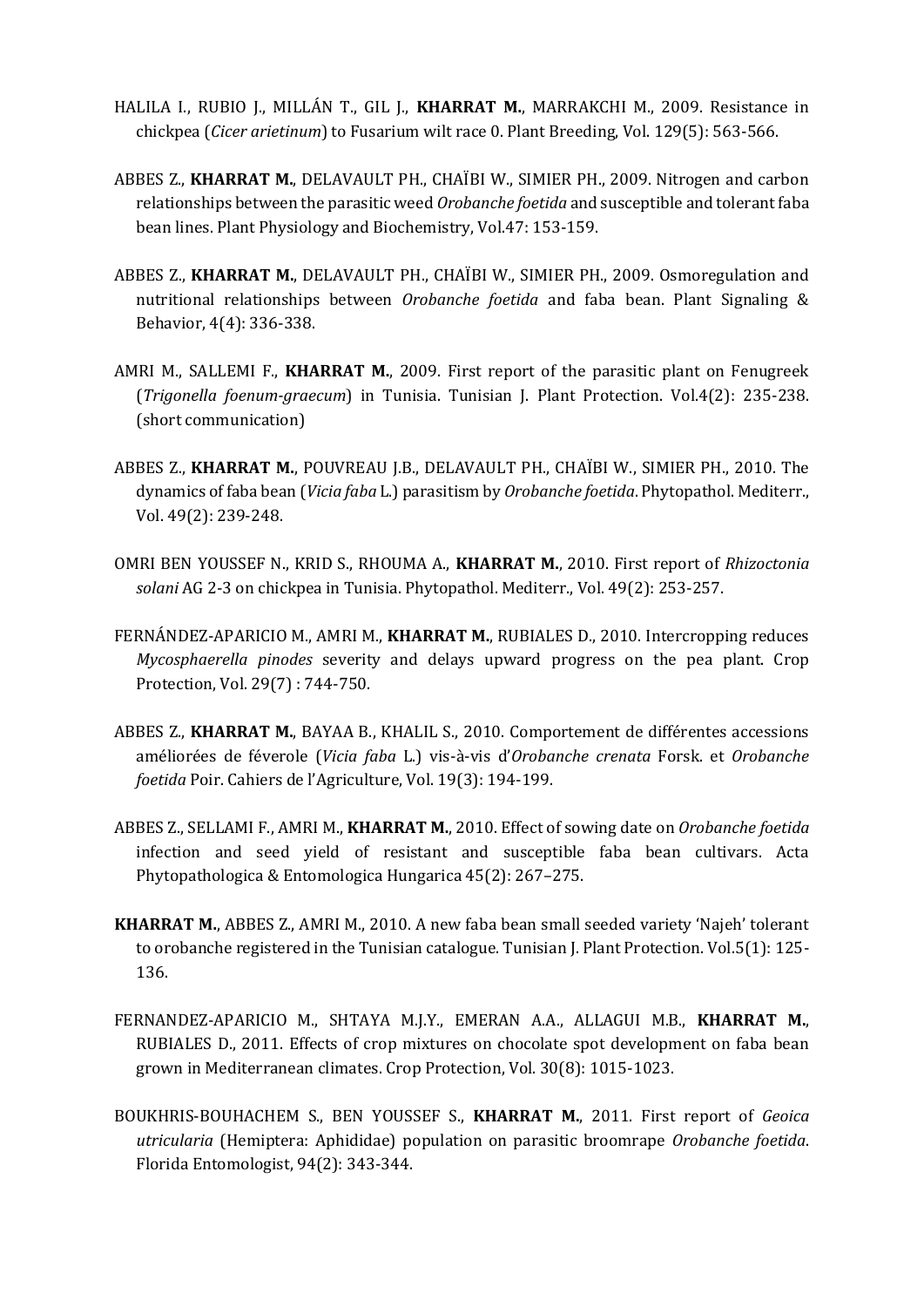- ABBES Z., SELLAMI F., AMRI M., **KHARRAT M.**, 2011. Variation in the resistance of some faba genotypes to *Orobanche crenata*. Pak. J. Bot., 43(4): 2017-2021.
- SFAYHI D., **KHARRAT M.**, 2011. Physiochemical and cooking characteristics of Tunisian chickpea varieties. Food 5 (Special Issue 1) : 68-72.
- ABBES Z., **KHARRAT M.**, DJEBALI W., CHAIBI W., 2011. Interaction between broomrapes and their hosts. Journal of Phytology, 3(1): 68-72.
- FERNÁNDEZ-APARICIO, M., MORAL A., **KHARRAT M.**, RUBIALES D., 2012. Resistance against broomrapes (*Orobanche* and *Phelipanche* spp.) in faba bean (*Vicia faba*) based in low induction of broomrape seed germination. Euphytica, Vol. 186 (3): 897-905.
- AMRI M., ABBES Z., BEN YOUSSEF S., BOUHADIDA M., BEN SALAH H., **KHARRAT M.** 2012. Detection of the parasitic plant, *Orobanche cumana* on sunflower (*Helianthus annuus* L.) in Tunisia. African Journal of Biotechnology, Vol. 11(18): 4163-4167.
- BENYOUSSEF N., LE MAY C., MLAYEH O., **KHARRAT M.** 2012. First report of *Didymella fabae*, teleomorph of *Ascochyta fabae*, on faba bean crop debris in Tunisia. Phytopathol. Mediterr., Vol. 51(2): 369-373.
- BOUHADIDA M., BENJANNET R., MADRID E., AMRI M., **KHARRAT M.** 2013. Efficiency of markerassisted selection in detection of ascochyta blight resistance in Tunisian chickpea breeding lines. Phytopathol. Mediterr., Vol. 52(1) : 202-211.
- AMRI M., ABBES Z., BOUHADIDA M., **KHARRAT M.** 2013. First report of the parasitic plant *Phelipanche ramosa* on berseem clover (*Trifolium alexandrinum*) in Tunisia. Tunisian Journal of Plant Protection 8: 127-132.
- BOUHADIDA M., SRARFI F., SAADI I., **KHARRAT M.** 2013. Molecular characterization of pea (*Pisum sativum* L.) using microsatellite markers. Journal of Applied Chemistry, 5:57-61.
- GUTIÉRREZ N, PALOMINO C, SATOVIC Z, RUIZ-RODRIGUEZ MD, VITALE S, GUTIERREZ MV, RUBIALES D, **KHARRAT M.,** AMRI M, EMERAN A, CUBERO JI, ATIENZA SG, TORRES AM, AVILA CM. 2013. QTLs for Orobanche spp. resistance in faba bean: Identification and validation across different environments. Theoretical and Applied Genetics. 32(4), pp 909-922.
- OMRI BENYOUSSEF N., CHAAR H., **KHARRAT M.**, LE MAY C. 2013. Spatial and temporal dynamics of Ascochyta blight caused by *Ascochyta fabae* in faba beans in Tunisia. Phytopathologia Mediterranea, 52(1): 236-237.
- **KHARRAT M.**, HALILA M.H., BEN SALAH H., SIFI B., SAYAR R., SRARFI BEN AYED F., AMRI M., OMRI BENYOUSSEF N., BOUHADIDA M., ABBES Z., SFAYHI TARRES D., BOUKHRIS-BOUHACHEM S., ALLAGUI M.B., BEN ABDERRABEH NAJAR A., BEN SALEM H. 2013. Grain Legume Research Progress in Tunisia: History and Perspectives: Phytopathologia Mediterranea 52(1): 236-237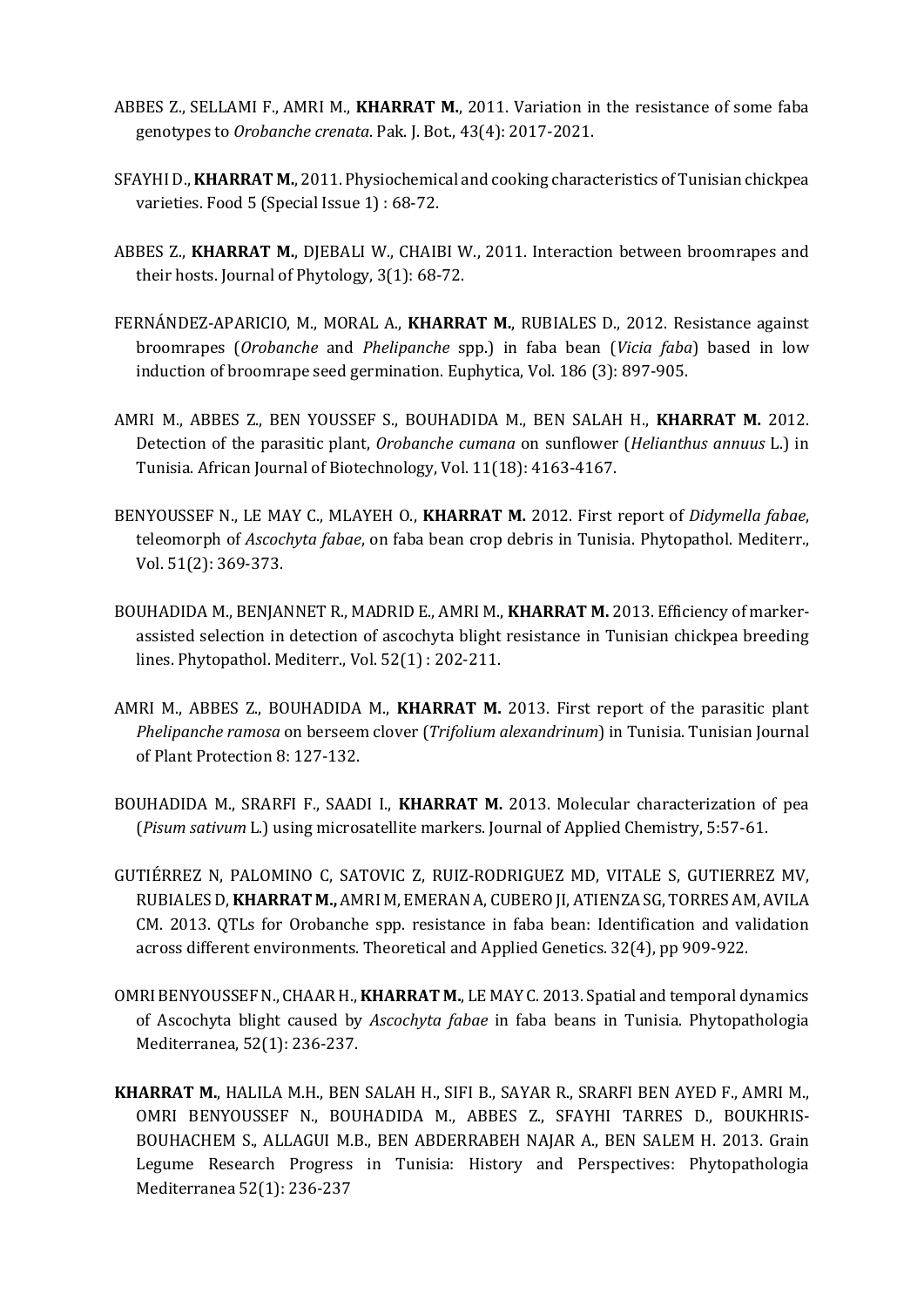- AMRI M., M. BOUHADIDA, M. H. HALILA, **M. KHARRAT**. 2014. Chickpea cropping and breeding program: An overview on the Tunisian situation. Legume perspectives: The timeless chickpea, big hearts pulse within pods. The journal of the International Legume Society, Issue 3: 58-61. <http://ils.nsseme.com/assets/LegumPerspect3.pdf>
- HALILA I., OMRI BENYOUSSEF N., BOUHADIDA KSIA M., **KHARRAT M.** 2016. Evaluation au champ de différentes populations de lignées recombinantes de pois chiche pour la résistance à la race 0 de *Fusarium oxysporum* f. sp. Ciceris. Les annales de l'INRAT N°87: 43-62.
- ABBES Z., EL ABED N., AMRI M., **KHARRAT M.**, BEN HADJ AHMED S. 2014. Antioxidant and antibacterial activities of the parasitic plants *Orobanche foetida* and *Orobanche crenata* collected on faba bean in Tunisia. The Journal of Animal and Plant Sciences, 24(1): 310-314. <http://www.thejaps.org.pk/docs/v-24-1/43.pdf>
- ABBES Z., MKADMI M., TRABELSI I., AMRI M., **KHARRAT M.** 2014. *Orobanche foetida* control in faba bean by foliar application of Benzothiadiazole (BTH) and Salicylic Acid. Bulgarian Journal of Agricultural Science, 20(6): 1439-1443
- RUBIALES D., FLORES F., EMERAN A.A., **KHARRAT M.**, AMRI M., ROJAS-MOLINA M.M., SILLERO J.C. 2014. Identification and multi-environment validation of resistance against broomrapes (*Orobanche crenata* and *O. foetida*) in faba bean (*Vicia faba*). Field Crops Res., Vol. 166: 58-65. http://dx.doi.org/10.1016/j.fcr.2014.06.010
- JENDOUBI W., M. BOUHADIDA, J. RUBIO, T. MILLAN, J. GIL, **M. KHARRAT,** E. MADRID. 2014. Development of chickpea near-isogenic lines for fusarium wilt race 0. Communication par affiche. Congrès: IFLRC VI and ICLGG VII, Saskatoon, Canada, du 07 au 11 Juillet 2014.
- TRABELSI I., ABBES Z., AMRI M., **KHARRAT M.** 2015. Performance of faba bean genotypes with *Orobanche foetida* Poir. and *Orobanche crenata* Forssk. infestation in Tunisia. Chilean Journal of Agricultural Research, 75(1): 27-34, [http://www.scielo.cl/pdf/chiljar/v75n1/at04.](http://www.scielo.cl/pdf/chiljar/v75n1/at04)
- BOUHADIDA M., R. BEN JANNET, Z. ABBES, M. AMRI, **M. KHARRAT.** 2015. Analysis of genetic diversity of *Orobanche foetida* population parasitizing crops legume. IOSR Journal of Agriculture and Veterinary Science, Vol. 8(3): 37-40
- BOUHADIDA M., R. BENJANNET, W. JENDOUBI, **M. KHARRAT.** 2015. Analysis of genetic diversity of chickpea cultivars using STMS markers. 2015. IOSR Journal of Applied Chemistry, Vol. 8(2) Ver. I.: 70-74
- OUJI A., EL BOK S., MOUELHI M., BEN YOUNES M., **KHARRAT M.** 2015. Effect of salinity on germination of five Tunisian lentil (*Lens culinaris* L.) genotypes. European Scientific Journal, Vol. 11 (21): 63-75.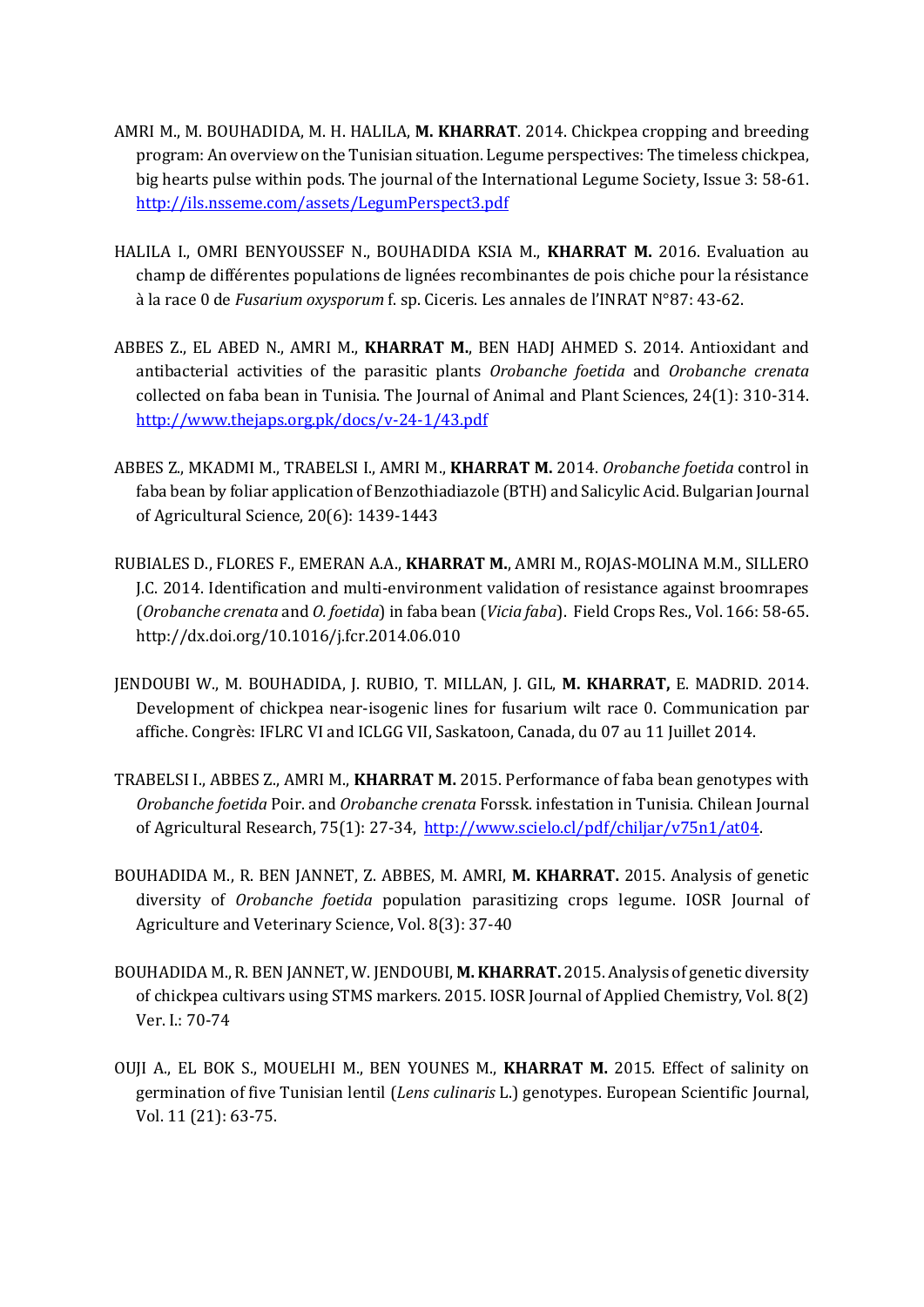- MBAZIA A., OMRI BEN YOUSSEF N., **KHARRAT M.** 2016. Tunisian Isolates of Trichoderma spp. and Bacillus subtilis Can Control Botrytis fabae on Faba Bean. Biocontrol Science and Technology, 26 (7): 915-927. DOI:10.1080/09583157.2016.1168775
- JENDOUBI W., BOUHADIDA M., MILLAN T., **KHARRAT M.,** GIL J., RUBIO J., MADRID E. 2016. Identification of the target region including the Foc01/foc01 gene and development of near isogenic lines for resistance to fusarium Wilt race 0 in chickpea. Euphytica. DOI 10.1007/s10681-016-1712-4.
- MBAZIA A., OMRI BEN YOUSSEF N., **KHARRAT M.** (2016). Effect of some chemical inducers on chocolate spot disease of faba bean in Tunisia. Journal of Crop Protection, 5(4): 541-552.
- NEFZI F., TRABELSI I., AMRI M., TRIKI A., **KHARRAT M**., ABBES Z. 2016. Response of some chickpea (Cicer arietinum) genotypes to Orobanche foetida Poir.parasitism. Chilean Journal of Agricultural Research, 76 (2), ISSN 0718-5839.
- TRABELSI IMEN, KAORI YONEYAMA, ABBES ZOUHAIER, AMRI MOEZ, XIONAN XIE, TAKAYA KISUGUI, HUN IL KIM, **KHARRAT MOHAMED** AND KOICHI YONEYAMA. 2016. Characterization of strigolactones produced by Orobanche foetida and Orobanche crenata resistant faba bean genotypes and effect of phosphorous, nitrogen, and potassium deficiencies on strigolactone production. South African Journal of Botany. 108: 15–22.
- TRABELSI I., ABBES Z., AMRI M., **KHARRAT M.** 2016. Study of some resistance mechanisms to Orobanche spp. infestation in faba bean (Vicia faba L.) breeding lines in Tunisia. Plant Production Sciences. Vol. 19(4):562-573
- AMRI M., **KHARRAT M.**, DAKHLI L., HASNI A., ZDIRI A., BEN OTHMEN F., SELLAMI F., MOUELHI M. & MLAYEH O. 2016. La variété de pois chiche « Nour ». Annales de l'INRAT. Numéro Spécial Innovations (89) : 17-28.
- AMRI M., **KHARRAT M.,** BEN SALAH H., DAKHLI L., HASNI A., ZDIRI A. , SELLAMI F., MOUELHI M., MLAYAH O. La Variété de Pois Chiche "REBHA". Annales de l'INRAT. Numéro Spécial Innovations, (89) : 14-17.
- **KHARRAT M.**, AMRI M., BOUHADIDA M ., ABBES Z., OMRI BEN YOUSSEF N., DAKHLI L., HASNI A., ZDIRI A., SELLAMI F., MLAYEH O. 2016. Variété de féverole "Chourouk". Annales de l'INRAT. Numéro Spécial Innovations, (89) : 5-7.
- **KHARRAT M.**, AMRI M., HASNI A., ZDIRI A., SELLAMI F., BOUSSEDRA J., BEN OTHMAN F., MLAYEH O.2016. La Variété de féverole "Najèh". Annales de l'INRAT. Numéro Spécial Innovations, (89) : 8-10.
- **KHARRAT M.**, AMRI M., HASNI A., ZDIRI A., SELLAMI F., BOUSSEDRA J., BEN OTHMAN F., MLAYEH O.2016. La Variété de fève "Mamdouh". Annales de l'INRAT. Numéro Spécial Innovations, (89) : 11-13.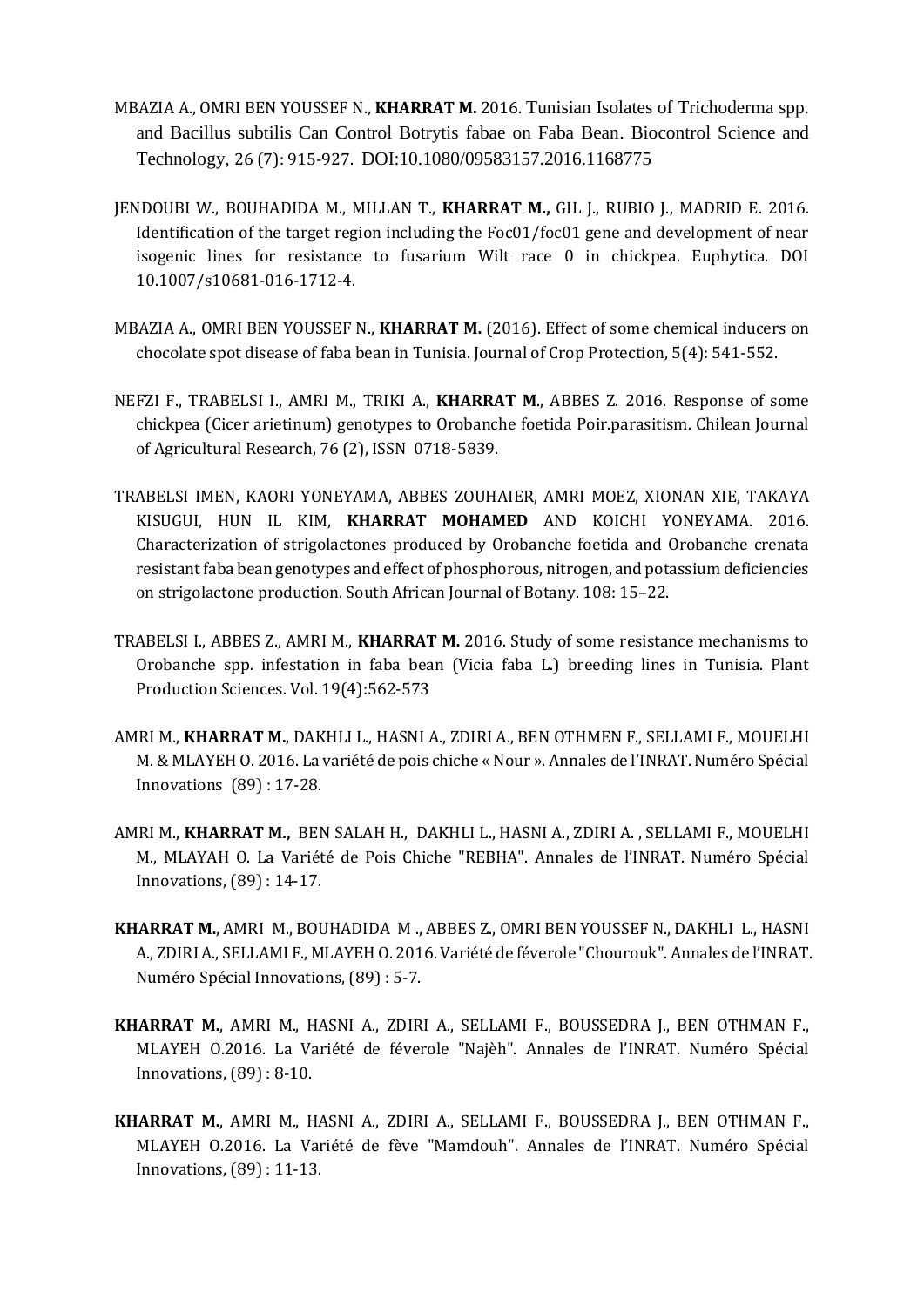SAYARI R., **KHARRAT M.**, MOUELHI M., MLAYEH O.2016. La Variété de Lentille ''BOULIFA''. Annales de l'INRAT. Numéro Spécial Innovations, (89) : 26-28.

- SRARFI BEN AYED F., SDIRI A., **KHARRAT M.** 2016. RAHMA: Une nouvelle variété de pois protéagineux inscrite en 2007 dans le catalogue officiel tunisien des obtentions végétales. Annales de l'INRAT. Numéro Spécial Innovations (89) : 20-22.
- SRARFI BEN AYED F., HASSEN H., OMRI BEN YOUSSEF N., ZOGHLAMI KHELLIL A., MOUELHI M., ET **KHARRAT M.** 2016. BASMA: Une nouvelle variété de pois protéagineux inscrite en 2015 dans le catalogue officiel tunisien des obtentions végétales. Annales de l'INRAT. Numéro Spécial Innovations (89): 23-25
- AYED S., REZGUI M., OTHMANI A., REZGUI M., TRAD H., TEIXEIRA DA SILVA J.A., BEN YOUNES M., BEN SALAH H., **KHARRAT M.** 2017. Response of Tunisian durum wheat and bread wheat to water stress. Agrociencia 51(1): 13-26.
- OUJI A., EL-BOK S., OMRI BEN YOUSSEF N., ROUASSI M., MOUELHI M., BEN YOUNES M., **KHARRAT M.** 2016. Impact of row spacing and seeding rate on yield components of lentil (Lens culinaris L.), Journal of new sciences, Volume 25(2): 2286-5314.
- BOUHADIDA M., JENDOUBI W., GUARGOURI S., BEJI M., **KHARRAT M.**, CHEN W. 2017. First report of Fusarium redolens causing Fusarium yellowing and wilt of chickpea in Tunisia. Plant disease, 101(6): 1038, DOI: 10.1094/PDIS-08-16-1114-PDN
- FONDEVILLA S., FLORES F., EMERAN A.A., **KHARRAT M.**, RUBIALES D. 2017. High productivity of dry pea genotypes resistant to crenate broomrape in Mediterranean environments. Agronomy for Sustainable Development, 37(6): 61, DOI: 10.1007/s13593-017-0470-6
- SILLERO J.C., ROJAS-MOLINA M.M., EMERAN A.A., **KHARRAT M.**, WINKLER J., HABIB R.K., FLORES F., RUBIALES D. 2017. Identification and multi-environment validation of resistance to rust (Uromyces viciae-fabae) in Vicia faba. Crop and Pasture Science, 68: 1013–1023, DOI: 10.1071/CP17099
- TRABELSI I., YONEYAMA K., ABBES Z., AMRI M., XIEX., KISUGIT., KIM H.I., **KHARRAT M.**, YONEYAMA K. 2017. Characterization of strigolactones produced by Orobanche foetida and Orobanche crenata resistant faba bean (Vicia faba L.) genotypes and effects of phosphorous, nitrogen, and potassium deficiencies on strigolactone production. South African Journal of Botany, 108: 15–22.
- BOUHADIDA M., CHELBI I., SAKKOUHI H., **KHARRAT M.** 2017. Caractérisation agromorphologique d'une collection tunisienne de lignées pures de féverole. Les annales de l'INRAT, 90: 35-53.
- JENDOUBI W., BOUHADIDA M., BOUKTAB A., BEJI M., **KHARRAT M.** 2017. Fusarium Wilt Affecting Chickpea Crop. Agriculture, 7(3): 23; DOI:10.3390/agriculture7030023.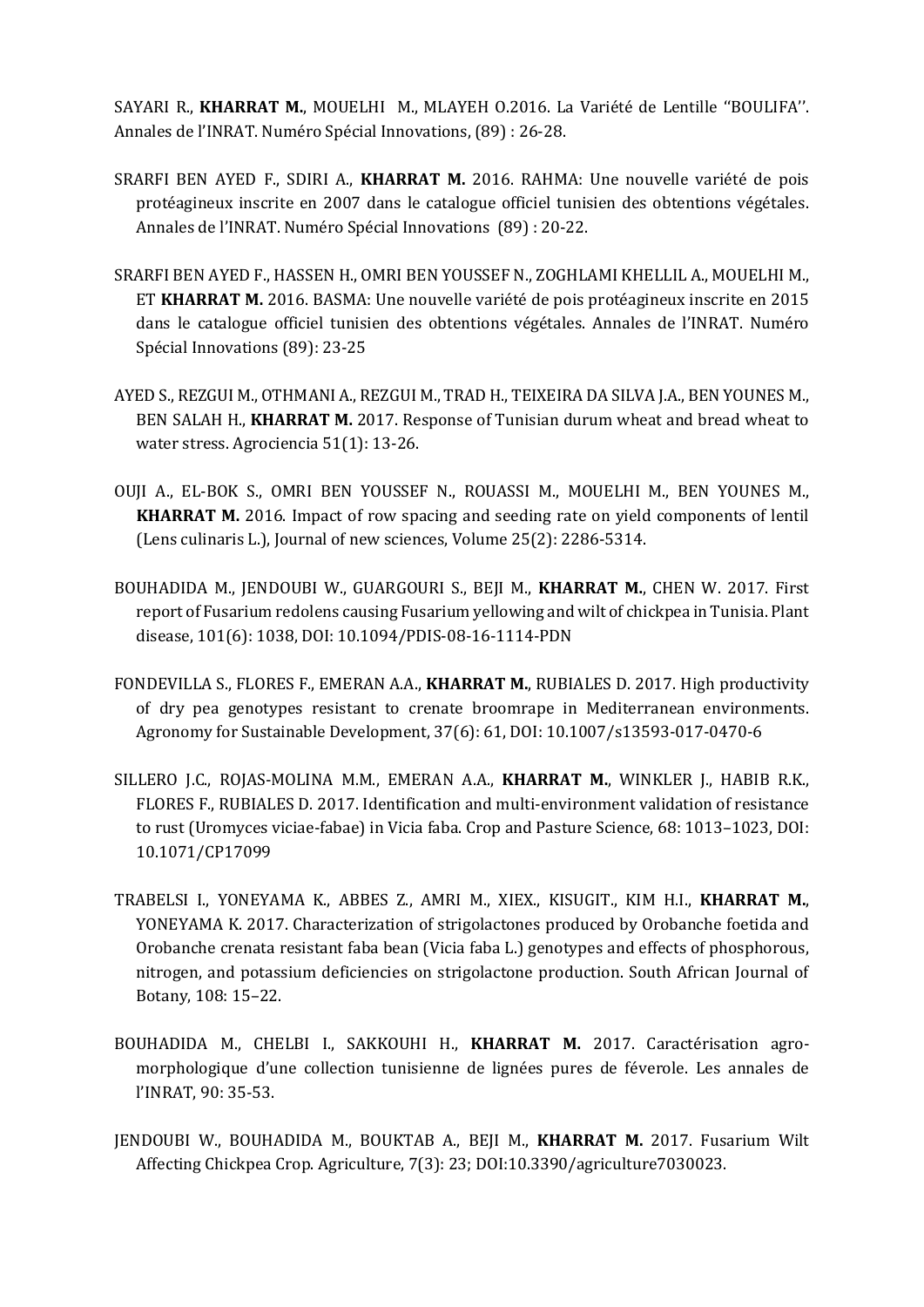- SRARFI F., BOUHADIDA M., SAADI I., SAKKOUHI H., **KHARRAT M.** 2017. Caractérisation agromorphologique et moléculaire de quelques lignées de pois (Pisum sativum L.). Les annales de l'INRAT, 90 : 54-73.
- TRIKI E., TRABELSI I., AMRI M., NEFZI F., KHARRAT M., ABBES Z. 2018. Effect of Benzothiadiazole and Salicylic acid resistance inducers on Orobanche foetida infestation in Vicia faba. Tunisian Journal of Plant Protection, 13(1): 113-125.

#### *Chapitres de livre*

**KHARRAT M.**, AYDI N., BELHADJ R., AMRAOUI S., KOUKI CH., BEN OTHMAN K., BEN SAAD A., 2008. L'expérience Tunisienne pour la lutte contre l'Orobanche sur les fèves à travers la formation des agriculteurs dans les écoles champ. Pages 79-92, In : Progress on farmer training in parasitic weed management. R. Labrada ed., FAO, Rome, pp. 156.

SARKER A., AYDOGAN A., SHANDRA S., **KHARRAT M.**, SABAGHPOUR S., 2009. Genetic enhancement for yield and yield stability. Pages 102-120. In: The lentil: botany, production and uses. Eds. W. Erskine, F.J. Muehlbauer, A. Sarker & B. Sharma. CABI, UK., pp. 457.

MILLÁNT., E. MADRID, M. IMTIAZ, M. **KHARRAT,** W. CHEN. 2013. Disease Resistance in Chickpea. In: Translational Genomics for Crop Breeding: Biotic Stress, Volume 1. Rajeev K. Varshney and Roberto Tuberosa eds. DOI: 10.1002/9781118728475.ch11

#### *Obtentions variétales (variétés inscrites en Tunisie)*

- 6 Variétés de pois chiche (Béja 1, Nayer, Bouchra, Nour, Rebha, Joud)
- 6 Variétés de féverole (Bachaar, Badi, Najeh, Chourouk, Chams, Zaher)
- 2 Variétés de fève (Chahbi, Mamdouh)
- 4 Variétés de lentille (Kef, Siliana, Boulifa, Ebba)
- 2 Variétés de pois (Rahma, Besma)

### **II- 3- Liste des projets de recherche, recherche-développement, de transfert et de valorisation**

- Projet fédérateur de recherche sur les légumineuses alimentaires (1999-2003)
- Projet fédéré de recherche sur la promotion de la féverole et des légumineuses fourragères (2009-2012)

### **II- 4- Liste des projets de recherche réalisés dans le cadre de la coopération internationale**

• Coordinateur National du réseau REMAFEVE "réseau maghrébin de recherche sur les fèves" 1992-2002 (gtz project /Allemagne)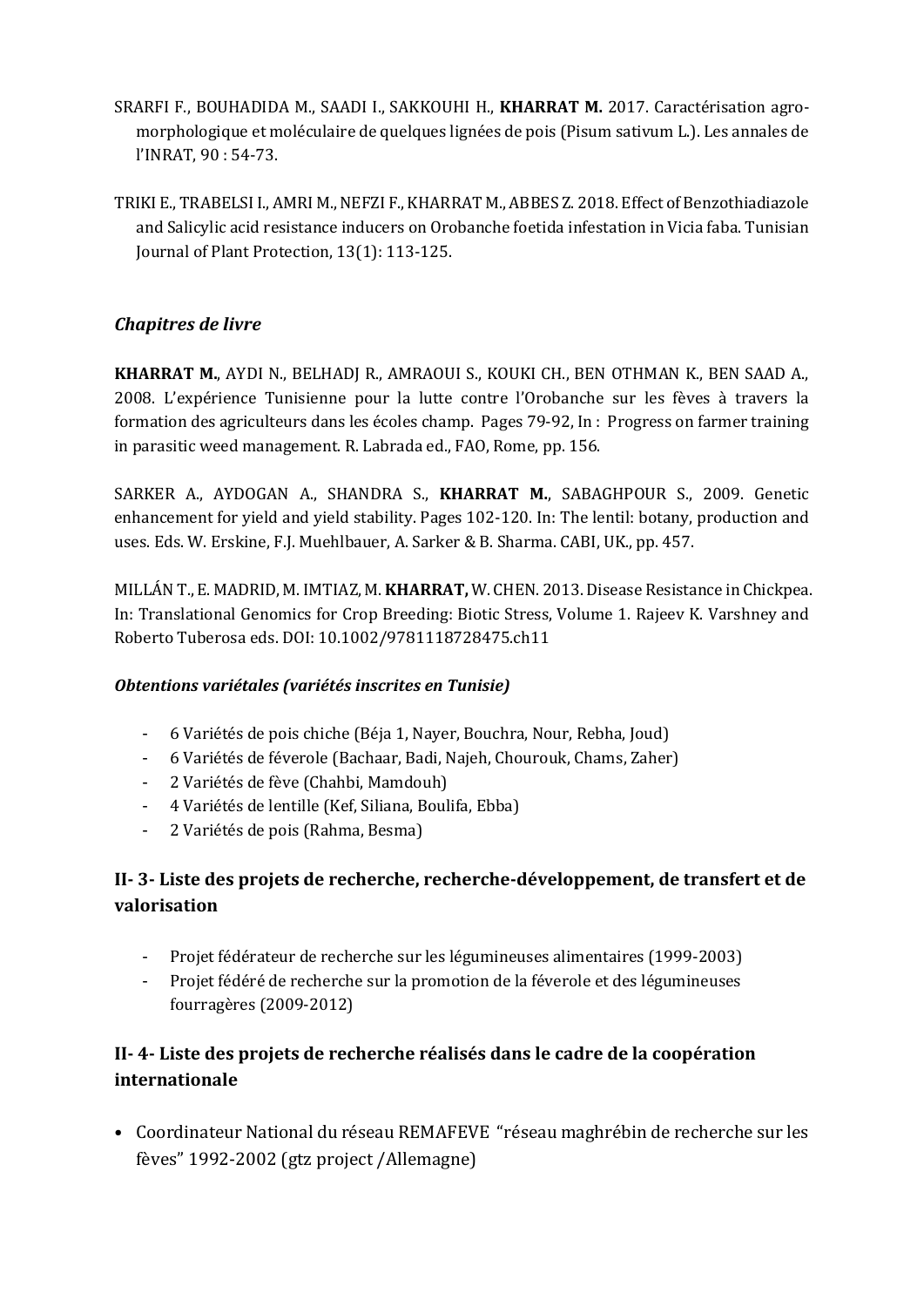- Coordinateur National du projet Européen FRYMED (EEC/INCO/DEV) 1998-2001 "Yield stability of faba bean and resistance to main pathogen in Western Mediterranean basin".
- Coordinateur de l'équipe de recherché impliquée dans le projet CEE/ASCORAB (2000- 2003): «Development of Integrated Pest management techniques for the control of Ascochyta blight of chickpea»
- Coordinateur du projet Tuniso-Portugais (A07/00) "Response of faba bean and chickpea to supplementary irrigation" (2000-2001).
- Coordinateur du projet Tuniso-Espagnol « Identification of molecular markers for resistance to fusarium wilt (race 0) on chickpea » (2005-2006).
- Expert national pour le projet FAO/TCP "integrated management of Orobanche on Grain Legumes": 2006 & 2007.
- Coordinateur National du projet de l'Union Européenne TTC GLIP (FOOD-CT-2004- 506223):"New Strategies to Improve Grain Legumes for Food and Feed" (2006-2008)
- Coordinateur regional à l'ICARDA (Rabat, Maroc) d'un projet Union Européenne Fonds International de Développement Agricole "Enhanced small-holder wheatlegume cropping systems to improve food security under changing climate in the drylands of West Asia and North Africa" Novembre 2012 – Novembre 2014.

# **III- RESPONSABILITE ET ACTIVITES D'INTERET COLLECTIF**

## **III-1- Responsabilités administratives**

- Chef du laboratoire des légumineuses alimentaires à l'INRAT (1997-2000)
- Chef du laboratoire des grandes cultures (depuis 2015)

# **III-2 - Responsabilités scientifiques**

- Responsable du programme d'amélioration génétique des fèves (1990-2012)
- Coordinateur du programme des légumineuses alimentaires (depuis 1997)
- Membre du conseil scientifique de la banque nationale des gènes depuis 2008
- Membre du conseil scientifique du Centre de Biotechnologie de Bordj Cedria (de puis 2010)
- Membre du conseil scientifique de l'Institut National de la Recherche Agronomique de Tunisie (depuis 2015)
- Membre de la commission nationale des semences et plants (2006 jusqu'à 2012)
- Point focal la Tunisie dans la commission des Ressources Génétiques de la FAO (2006-2012)
- Point Focal de la Tunisie dans le traité international des ressources phytogénétiques pour l'alimentation et l'agriculture (2006-2012),